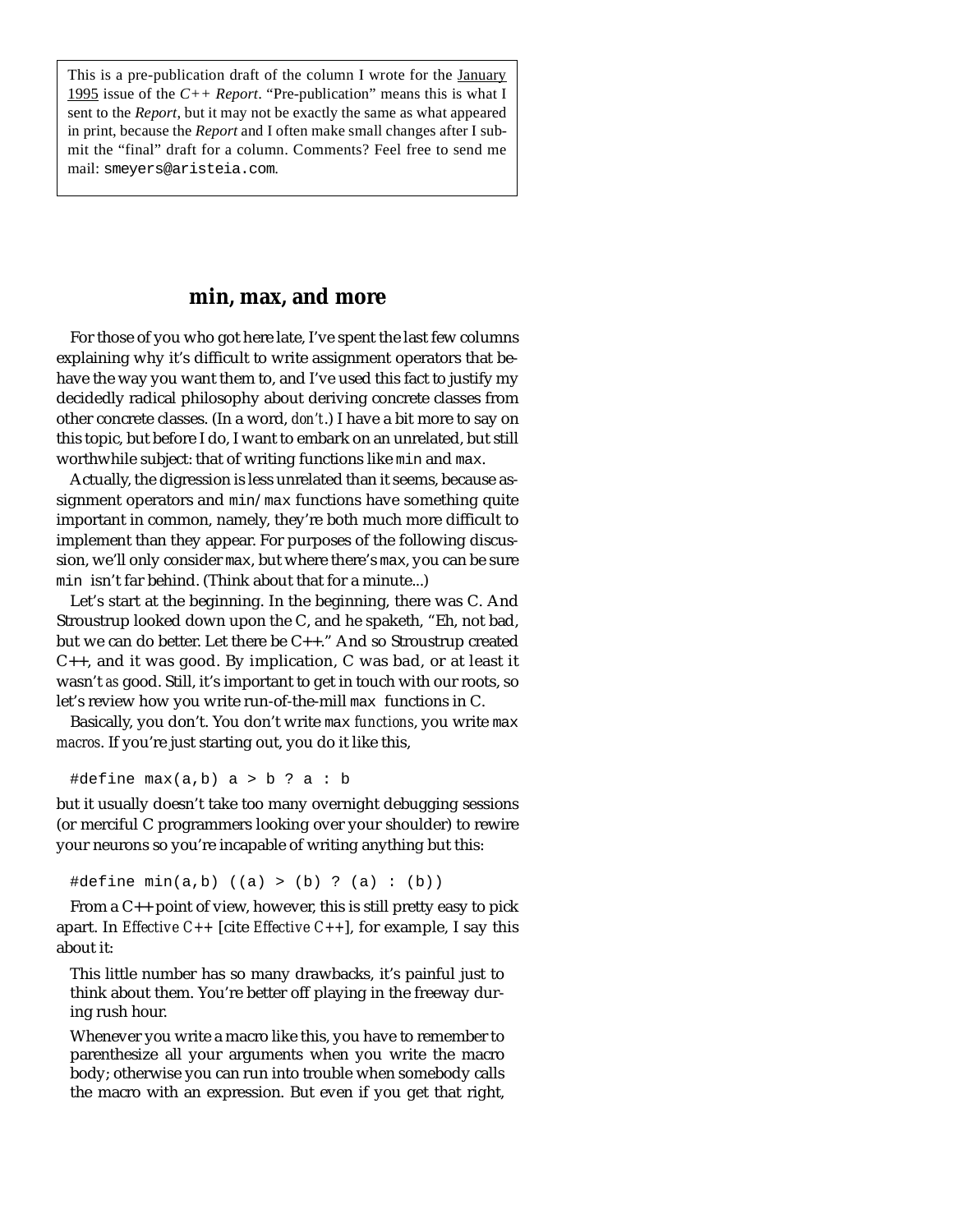look at all the weird things that can happen:

| int $a = 1$ , $b = 0$ ; |                            |
|-------------------------|----------------------------|
| $max(a++, b)$ ;         | // a is incremented twice  |
| $max(a++, b+10)$ ;      | // a is incremented once   |
| $max(a, "Hello")$ ;     | // comparing ints and ptrs |

Here you have a situation in which what happens to a inside max depends on what a is being compared with, plus you have lost all vestiges of type safety. In fairness, the last call will elicit a warning from many compilers, but of course the warning message says nothing about max, because max doesn't exist as far as compilers are concerned.

Fortunately, you don't need to put up with this kind of nonsense. You can get all the efficiency of a macro plus all the predictable behavior and type-safety of a regular function by using an inline function:

inline int max(int a, int b) { return  $a > b$  ?  $a : b$ ; }

Now this isn't quite the same as the macro above, because this version of max can only be called with ints, but templates fix that problem quite nicely:

```
template<class T>
inline T& max(T& a, T& b) 
{ return a > b ? a : b; }
```
This template generates a whole family of functions, each of which takes two objects of the same type and returns a reference to the greater of the two objects. Because you don't know what the type T will be, you pass and return by reference for efficiency.

That about sums up the max situation as far as most  $C_{++}$  programmers are concerned. Certainly I thought that closed the subject when I wrote those words in 1991. But, you know how things go old and wiser, that kind of thing. So now I feel like the foregoing discussion, far from being the final word on the matter, is in fact only the end of the *prelude*.

A good place to begin the body of the discussion is with a consideration of const correctness. The template above is immediately suspicious, because the function parameters a and b are non-const, even though it makes no sense to modify a or b in the process of determining which is greater.

Now, const is a wonderful thing, and we want to use it whenever we can, so we might try rewriting the template like this:

```
template<class T>
inline T& max(const T& a, const T& b) 
{ return a > b ? a : b; }
```
This seems like a good idea, and it will probably even sail through your compiler with no complaints — until you try to actually use it. Compilers, you see, generally don't pay too much attention to template source code until the templates are *instantiated*, at which point compilers apply the same stringent type-checking rules to the instantiated code as they do to any other C++ source code submitted to them. (It is, in fact, an interesting exercise to see just how many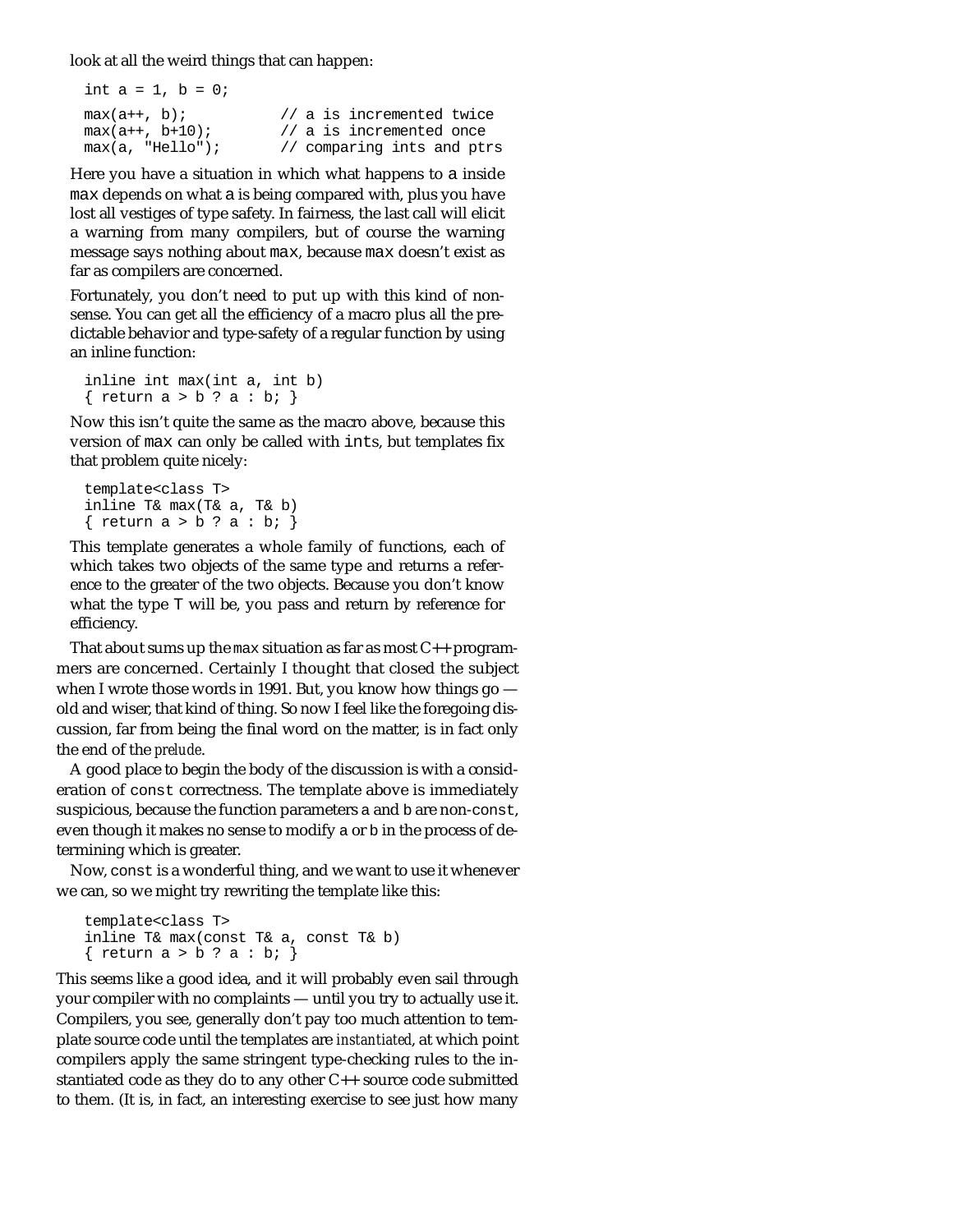syntax errors you can put in a template and still have the compiler pass over the (uninstantiated) template without complaining.) In this case, when the compiler instantiates the max template, it will notice that the return value of the function is a non-const reference to either a or b, and it will further notice that both a and b are declared const, so it will refuse to return a non-const reference to them.

It's easy enough to pacify the beast, of course. If two occurrences of const are good, three must be better:

```
template<class T>
inline const T& max(const T& a, const T& b) 
{ return a > b ? a : b; }
```
This will compile cleanly, even when instantiated. That's good. However, it also modifies the semantics of the function slightly, and that may not be so good.

It is of great relevance here that the max functions (max is a template, so there are many such functions) return a *reference*, not a value. It is possible to justify this decision on efficiency grounds (use of a reference avoids the need to call a constructor — and later a destructor — on a temporary object returned by the functions), but that is not the primary reason why I use a reference. My justification is more philosophical. Call me a renegade if you must, but I believe that if you ask me for the maximum of an object a and an object b, the answer should be either a or b. Not a *copy* of a or a *copy* of b, but a or b itself — the actual object. That's why I return a reference.

The fact that max returns a reference means max can be used as the target of an assignment. (To be precise, it means that calls to max can be used as lvalues). The original template, therefore, can be used like this:

```
template<class T>
inline T& max(T& a, T& b) 
{ return a > b ? a : b; }
double d1, d2;
...
max(d1, d2) = 0; // set max of d1 and d2 to 0
```
Some people find this kind of assign-to-the-return-value-of-a-function usage deplorable, but I don't happen to be one of them. This usage seems perfectly reasonable to me. It does not seem perfectly reasonable to the compiler, however, when max is changed to return a const reference, because you can't make an assignment to a const object. The bottom line, then, is that if you are going to have max return a reference (as I believe is correct) and if you want to declare max's formal parameters const, you must also declare max's return type const.

There is another problem with having max return one of its arguments by const reference, one I recently discovered while perusing Marshall Cline's and Greg Lomow's new book, *C++ FAQs* [cite it here].

Suppose you decide, as I did in *Effective C++*, to omit the consts. You can then use max as an lvalue, but you are left with a different problem: you can't pass const arguments to max: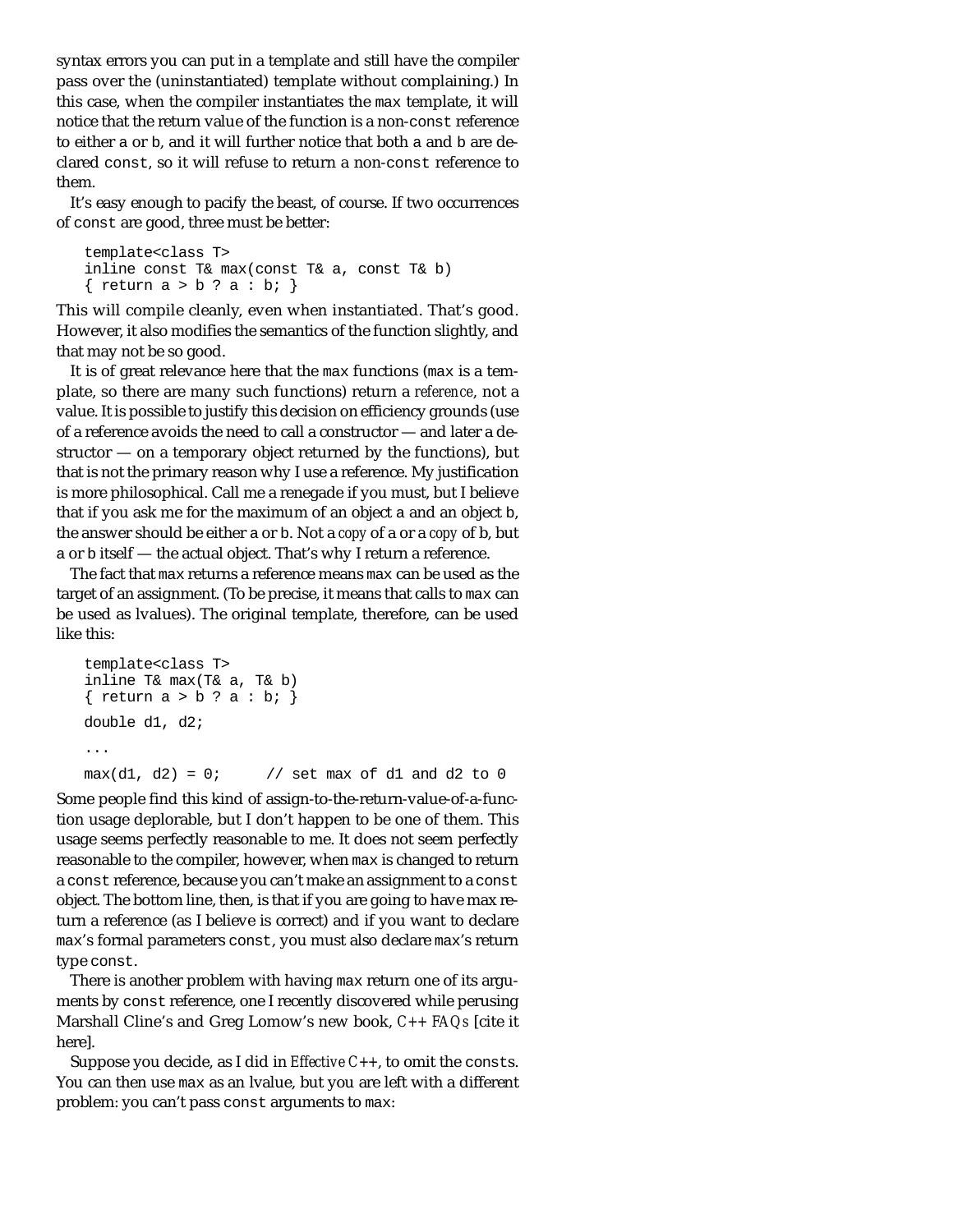```
template<class T>
inline T& max(T& a, T& b) 
{ return a > b ? a : b; }
void f(const BigNumber& n1, const BigNumber& n2)
{
 BigNumber n3 = max(n1, n2); // error!
 ...
}
```
In f, you've asked the compiler to prevent you from modifying n1 and n2, but max makes no such pledge about how it treats its arguments, so the compiler rejects the call to max. After all, that's its job. Still, it would certainly be convenient to be able to determine the maximum of two BigNumber objects, *n'est-ce pas*?

So, once again applying the precept that more is better, you decide to provide *two* max templates:

```
// non-const version
template<class T>
inline T& max(T& a, T& b) 
{ return a > b ? a : b; }
// const version
template<class T>
inline const T& max(const T& a, const T& b) 
{ return a > b ? a : b; }
void f(const BigNumber& n1, const BigNumber& n2)
{
 BigNumber n3 = max(n1, n2); // okay
 ...
 double d1, d2;
 ...
 max(d1, d2) = 0; // also okay
 ...
}
```
This is fine, as far as it goes, but it doesn't go far enough. What if you want to find the maximum of two objects, but one is const and one is not? For example:

```
void g(const BigNumber& n1)
{
 BigNumber n2 = 22;
 BigNumber n3 = max(n1, n2); // call which max?
 ...
}
```
Which max should be instantiated and called? It clearly can't be the non-const one, because it wouldn't be legal to pass the const object by non-const reference. It must therefore be the const one, but the rules for template instantiation in the ARM [cite the ARM] require that the type of the template parameter T *exactly match* the type of the actual instantiation argument(s), and there is no way that  $T \text{ can}$ simultaneously bind to both const BigNumber and BigNumber.

Adherents to the "when in doubt, get a bigger hammer" philosophy may point out that, thanks to recent modifications to the emerging ANSI/ISO standard [cite Josée Lajoie's column], you can force the issue thusly,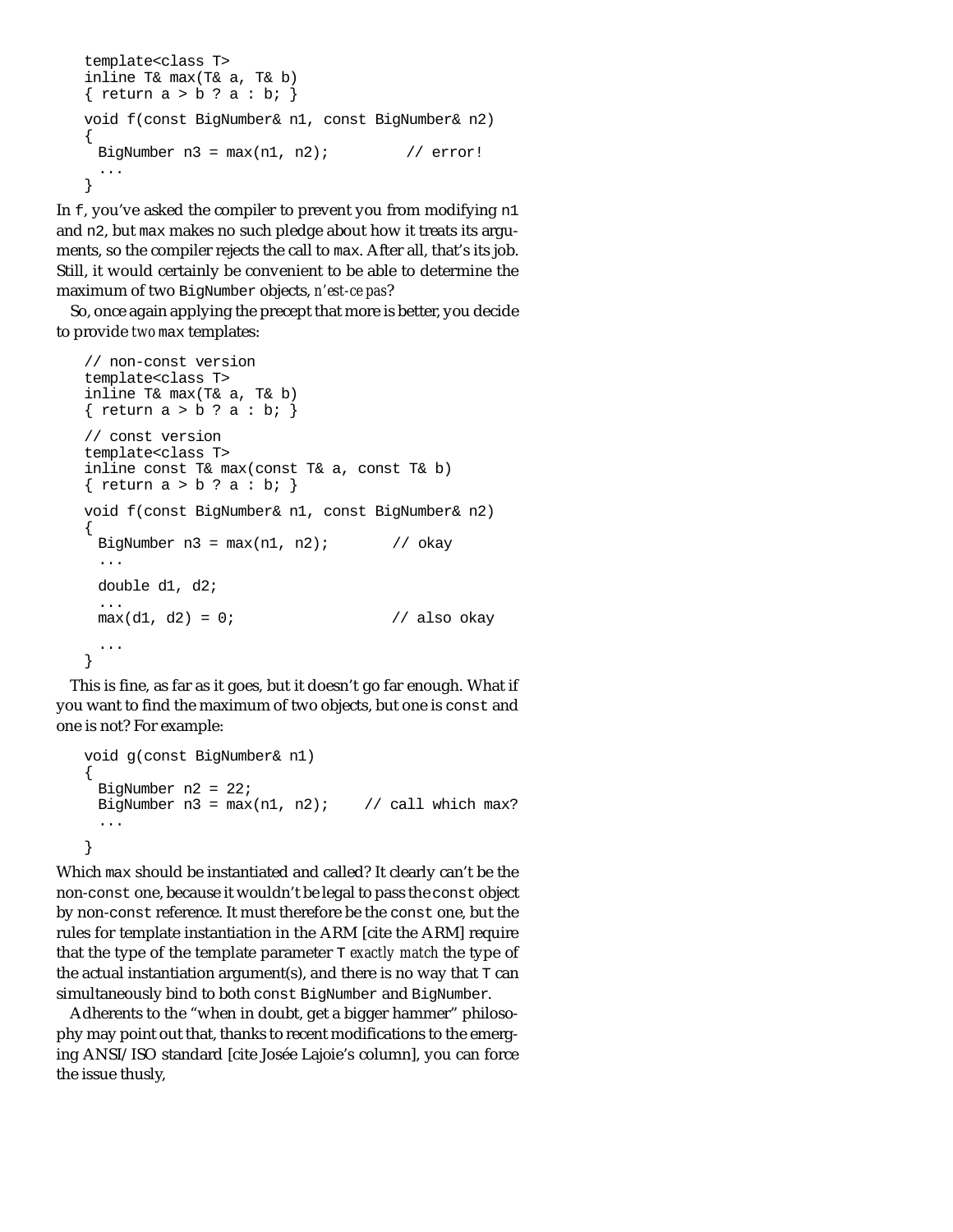```
void g(const BigNumber& n1)
{
 BigNumber n2 = 22;
 BigNumber n3 = 
   max<const BigNumber&, const BigNumber&>(n1, n2);
                                  // oh, THAT max!
 ...
}
```
but one of the best things about templates is that they are automatically instantiated without your having to think too much about it. If you have to tell the compiler which max to instantiate, you might just as well give the functions different names and call them directly.

Mixing const and non-const objects is just the tip of a bigger mixed-mode iceberg, because you can't get automatic instantiation for *any* use of max that involves different types. Here are a couple of places where you really want max to work and where the compiler really won't instantiate a template for you:

```
int x;
short y;
cout \langle \times \max(x, y) \rangle // error!
class BigNumber {
public:
 BigNumber(double);
  ...
};
BigNumber b;
double d;
cout \langle max(b, d); // error!
```
The post-ARM rules on templates, however, let you bludgeon the compiler into submission in two different ways. First, as shown earlier, you can explicitly specify which max to call at each call site (ugh). Second, through use of some lovely new syntax (and if there's anything we've been hankering for in C++, it's new syntax), you can force particular template instantiations into existence and then rely on the usual implicit type conversion rules in C++. For example:

```
// force instantiation of const max<int> here
template const int& max<int>;
// force instantiation of const
// max<BigNumber> here
template const BigNumber& max<BigNumber>;
int x;
short y;
cout \langle x, y \rangle; // calls const max\langle x, y \rangleBigNumber b;
double d;
cout \langle max(b, d); // calls const
                          // max<BigNumber>
```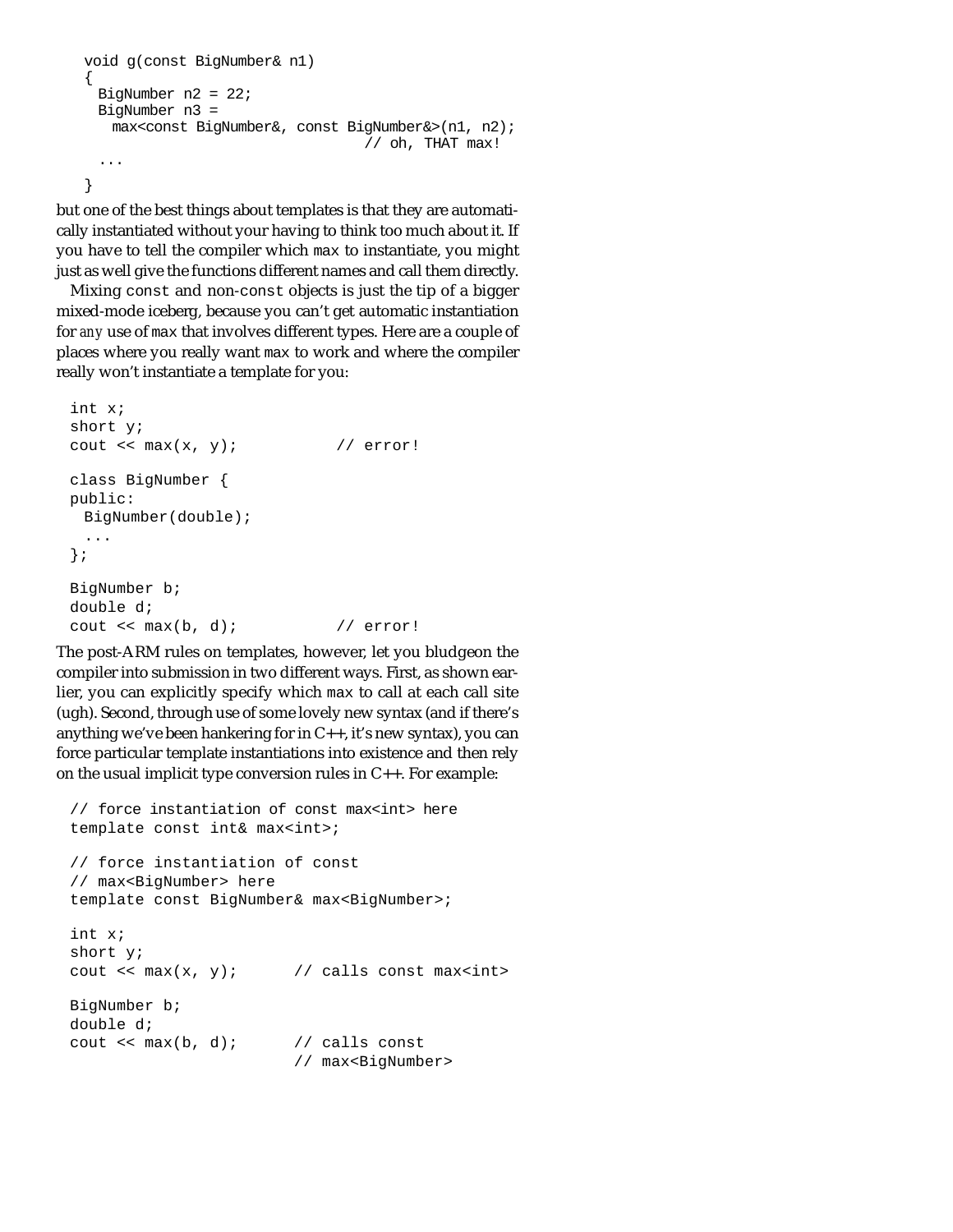This isn't exactly heavenly, but it's certainly preferable to having to specify which function to call at each call site (an idea that defeats the whole purpose of overloading in the first place).

Now that I've broached the subject of implicit type conversions in the context of templates, it's worth making a brief aside to explore a simple-looking question. Namely, for what types T will max template instantiations successfully compile? To answer that question, it helps to review the body of the max template (and it's worth noting that the body is the same regardless of whether the parameters and return value are const). The body looks like this:

{ return  $a > b$  ?  $a : b$ ; }

This is certainly simple enough, so it seems clear that the answer to the question is that T must support an operator> function. That's true, but it's important to be precise. More specifically, it seems clear that there must be a member function or global function called operator> that takes arguments of type T. That, however, is *not* true.

As Rob Murray points out in his book, *C++ Strategies and Tactics* [cite it here], the constraint on T is that the expression "a>b" *must be legal*. There are two ways it can be legal. First, there might be an operator> such as we've discussed that takes two arguments of type T. An equally viable alternative, however, is that an operator> exists for some type T' such that objects of type T can be *implicitly converted* into objects of type T'. For example, given a class for representing strings that can be implicitly converted into their equivalent char\* representations,

```
class String {
public:
  ...
 operator const char*() const;
};
```
you might be surprised (and dismayed) to discover that you can compute the max of two String objects, even if there are no versions of operator> that take String objects. That's because String objects can be implicitly converted into const char\* pointers, and operator> for such pointers is built into the language. Usually, you won't want such implicit conversions to be performed, and perhaps that's why the draft standard for the (library) string class provides a function called c\_str instead of the implicit type conversion function shown above [cite Plauger's book here].

At this point, let's take stock of the things we'd like to see in a max function (or set of functions):

- 1. Offers function call semantics (including type checking), not macro semantics.
- 2. Supports both const and non-const arguments (including mixing the two in a single call).
- 3. Supports arguments of different types (where that makes sense).
- 4. Requires no explicit instantiation.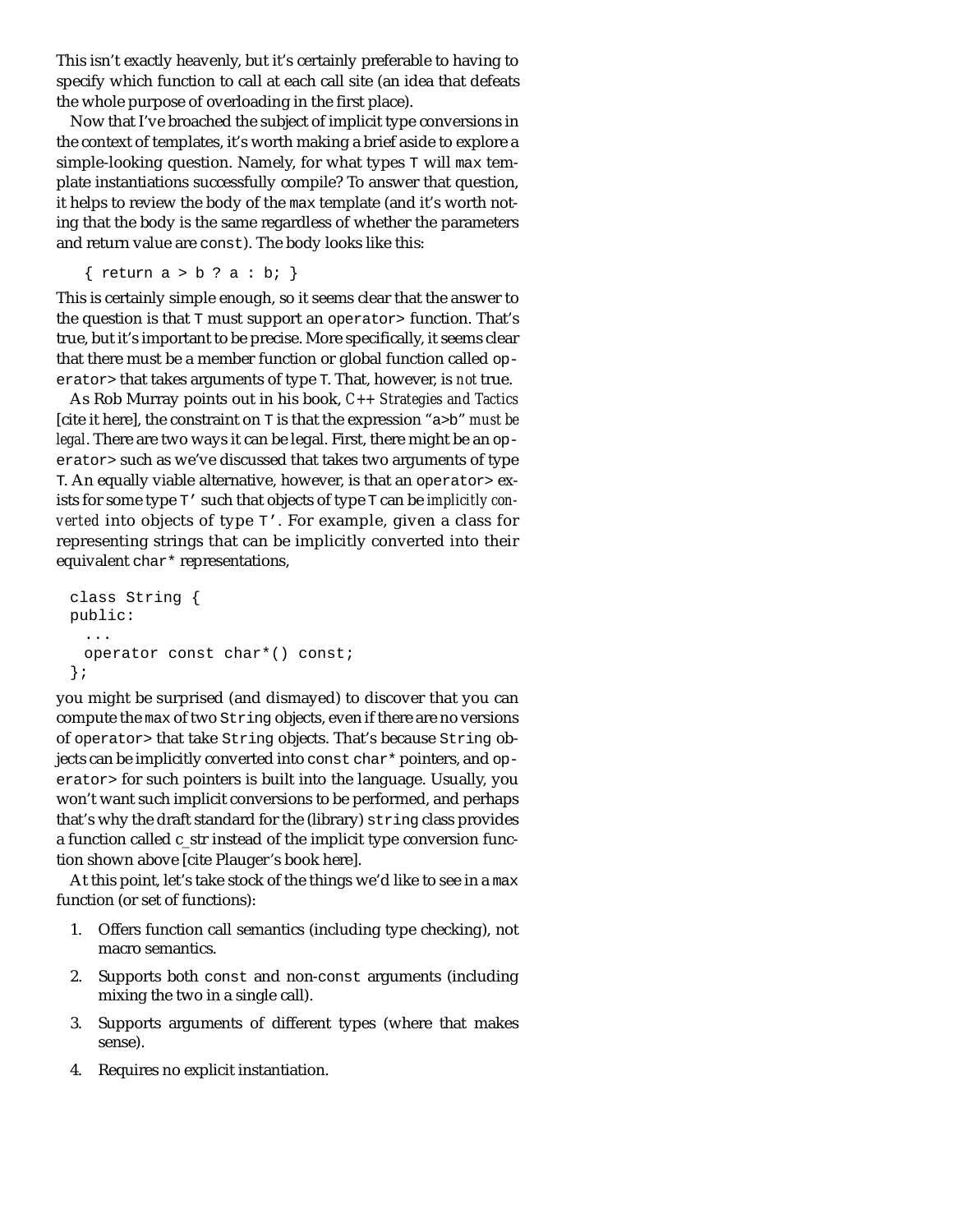The C approach utterly fails to provide point 1, but it comes through with flying colors on points 2, 3, and 4. The template approach, on the other hand, achieves point 1 spectacularly, musters partial support for point 2, and fails miserably in the realm of point 3 unless you give up point 4.

What, then, is the best way — the *correct* way — to implement max? In the immortal words of Tevye, "I'll tell you: I don't know." Faced with the above analysis, I increasingly find myself telling people that the macro approach may well be best, and I *hate* macros. If you know of a superior way to implement max, please let me know.

(The gall of it all is that we're talking about the *max* function here! How can such a conceptually simple function cause so much trouble? Of course, one can say the same thing about the lowly assignment operator, and that's how we got into this discussion in the first place.)

Well, then, enough of mins and maxs. Let us move on to other things. Pleasant things. Useful things. Things like guidelines for determining when to create abstract classes in an inheritance hierarchy.

Those of you who've been steadfastly sticking with me lo these past few months will recall my suggestion that, when faced with a desire to have a new concrete class inherit from an existing concrete class, one should refocus that desire (design-level sublimation, as it were) and instead create a new abstract class from which both concrete classes inherit. As I put it in my July-August column, don't do this:



Here, shading indicates abstract classes (e.g., AbsAnimal) and nonshading (e.g., Animal) indicates concrete classes.

Of course, you can't do this unless you have write access to the files making up the class hierarchy, but for the purposes of this discussion, let's assume you do. In my November column, I briefly considered your options if you do not.

When I first introduced this transformation, my motivation was to come up with a way to allow you to write assignment operators that both behave correctly and can't be invoked in such a way as to perform inadvertent partial assignments. The transformation has an equally important design-level purpose however, because it forces you to *explicitly recognize the existence of useful abstractions*. That is, it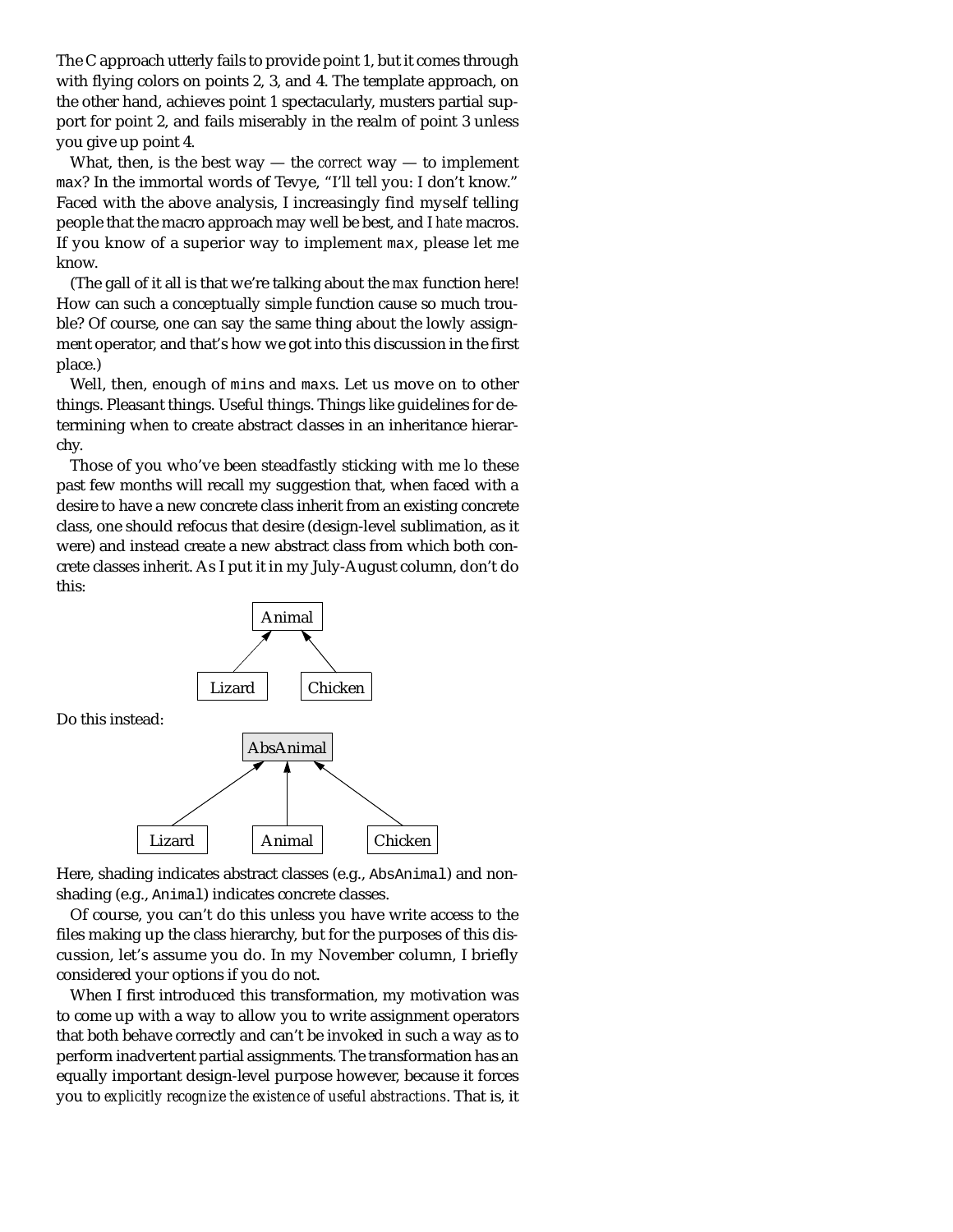makes you create new abstract classes for useful abstract concepts, even if you aren't initially aware of the fact that the useful concepts exist.

If that sounds a little vague, nebulous, and basically hand-wavy, that's because we're poking at the edges of object-oriented design, and OOD (as the chicest of the chic like to call it) too often has a peculiarly touchy-feely character to both its practice and its vocabulary. This notwithstanding, there *can* be a there there, and I'll show it to you in a moment. (Trust me here, I am *not* wearing a tie.) Before I do, however, it's important to identify what transformation I'm talking about. It is this: if you have two concrete classes C1 and C2, and you'd like C2 to publicly inherit from C1, you should transform that two-class hierarchy into a three-class hierarchy by creating a new abstract class A and having both C1 and C2 publicly inherit from it:



hierarchy

The important thing about this transformation is that it *forces* you to identify the abstract class A. Clearly C1 and C2 have something in common (that's why they're related by public inheritance), and with this transformation, you *must* identify what that something is. Furthermore, you must *formalize* the something as a class in C++, at which point it becomes more than just a vague something, it achieves the status of a formal *abstraction*, one with well-defined member functions and well-defined semantics.

The reason why it's so important to express this abstraction in the form of a class is that the abstraction *is* in your design, regardless of whether you are aware of it. If you don't perform the transformation, however, the abstraction remains hidden and muddled, because it's sharing the same class as C1. Conceptually, C1 represents concrete objects, but the abstraction does not. As long as the concept of concrete C1 objects and the abstraction represented by A remain intertwined in the single class C1, you'll have difficulty using the abstraction. Often, you will be unaware of the fact that it even exists. Only by forcing yourself to break it out explicitly can you identify exactly what the abstraction is and how it behaves. (This intertwining of abstraction and object-generator in a single class is in many ways akin to the intertwining of interface inheritance and implementation inheritance in C++'s public inheritance [cite *Effective C++* here].)

All of which leads to some dangerous thinking. After all, you may say, *every* class represents *some* kind of abstraction, so shouldn't we create two classes for every concept in our hierarchy, one being abstract (to embody the abstract part of the abstraction) and one being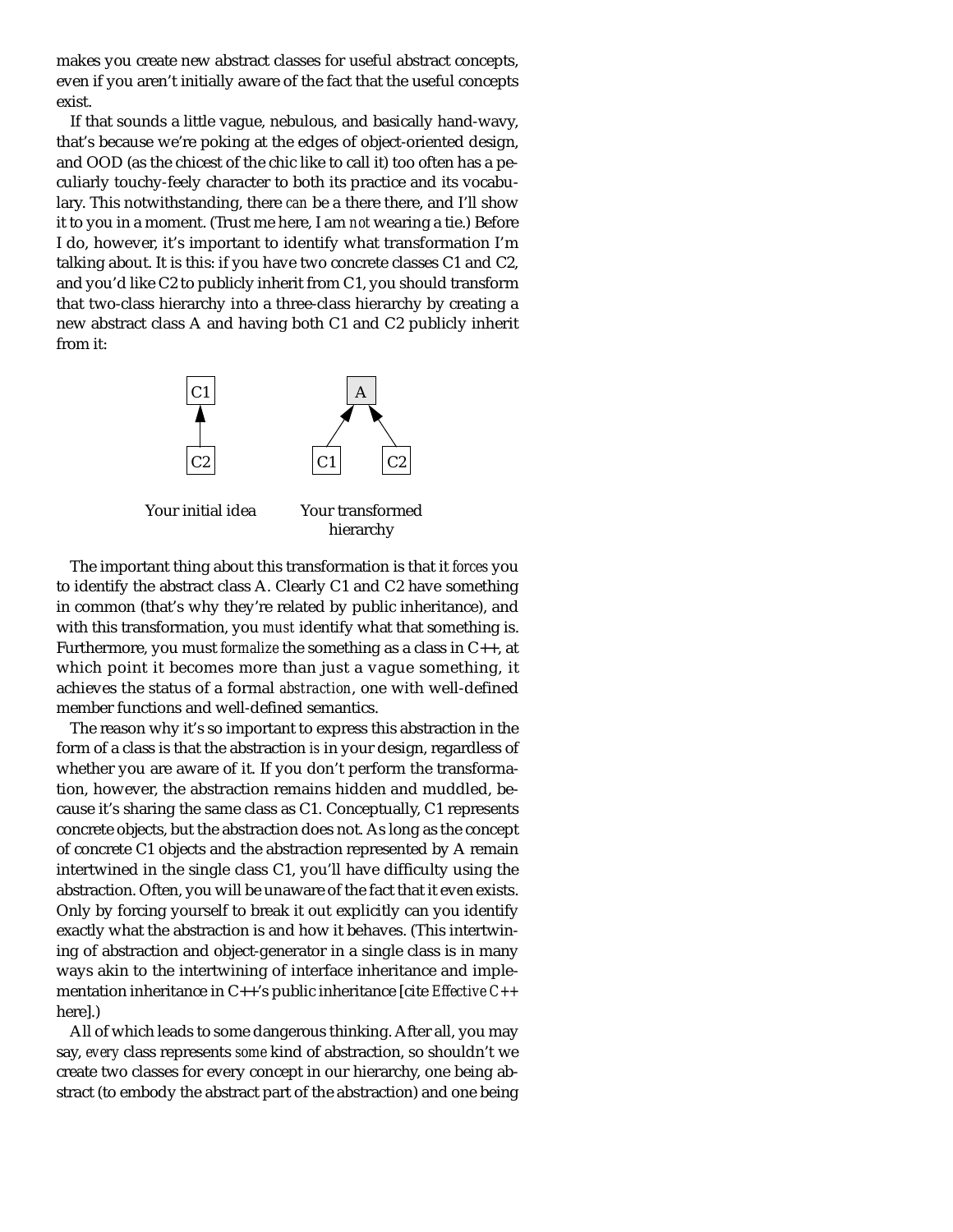concrete (to embody the object-generation part of the abstraction)? To which I say *no*, you should not. If you do, you end up with a hierarchy with too many classes. Such a hierarchy is difficult to understand, hard to maintain, and expensive to compile. That is *not* the goal of this game.

The goal is to identify *useful* abstractions and to force them — and only them — into existence as abstract classes. But how do you identify useful abstractions? Who knows what abstractions might prove useful in the future? Who can predict who's going to want to inherit from what?

Well, I don't know of a perfect way to write a max function, and I don't know how to predict the future uses of an inheritance hierarchy, either, but I do know one thing: the need for an abstraction in *one* context is often coincidental, but the need for an abstraction in *more than one* context is usually meaningful. Useful abstractions, then, are those that are needed in more than one context. That is, they correspond to classes that are both useful in their own right (i.e., it is useful to have objects of that type) and that are also useful for purposes of one or more derived classes.

This is precisely why the transformation is useful: it forces the introduction of a new abstract class only in those cases where an existing concrete class is about to be used as a base class, i.e., in situations where the class is about to be (re)used in a new context. I decree such abstractions *useful*, because they have, through demonstrated need, shown themselves to be so. The first time a concept is needed, we can't necessarily justify the creation of both an abstract class (for the concept) and a concrete class (for the objects corresponding to that concept), but the second time that concept is needed, we *can* justify the creation of both the abstract and the concrete classes. The transformation I've described simply mechanizes the implications of this analysis, and in so doing it forces designers and programmers to explicitly represent those abstractions that are useful, even if the software developers are not consciously aware of the existence of the useful concepts. It also happens to make it one heck of a lot easier to bring sanity to the behavior of class assignment operators.

But enough of sermon and hot air. (I'm not wearing a tie, really I'm not.) Let me give a brief example. Suppose you're working on an application that deals with moving information between computers on a network. When the information is moved, it is broken into packets and transmitted according to some protocol in the usual fashion. One could spend days (or, if you're on a tight schedule, weeks) delving into the analysis and design of such a system, but all I want to consider here is the class or classes for representing packets; we'll assume such classes make sense for this application.

Suppose you deal with only a single kind of transfer protocol and only a single kind of packet. Perhaps you've heard that other protocols and packet types exist, but your company has never supported them, nor does it have any plans to support them in the future. Should you make an abstract class for packets (for the concept that a packet represents) as well as a concrete class for the packets you'll actually be using? If you do, you might hope to be able to add new packet types later without having to change the base class for pack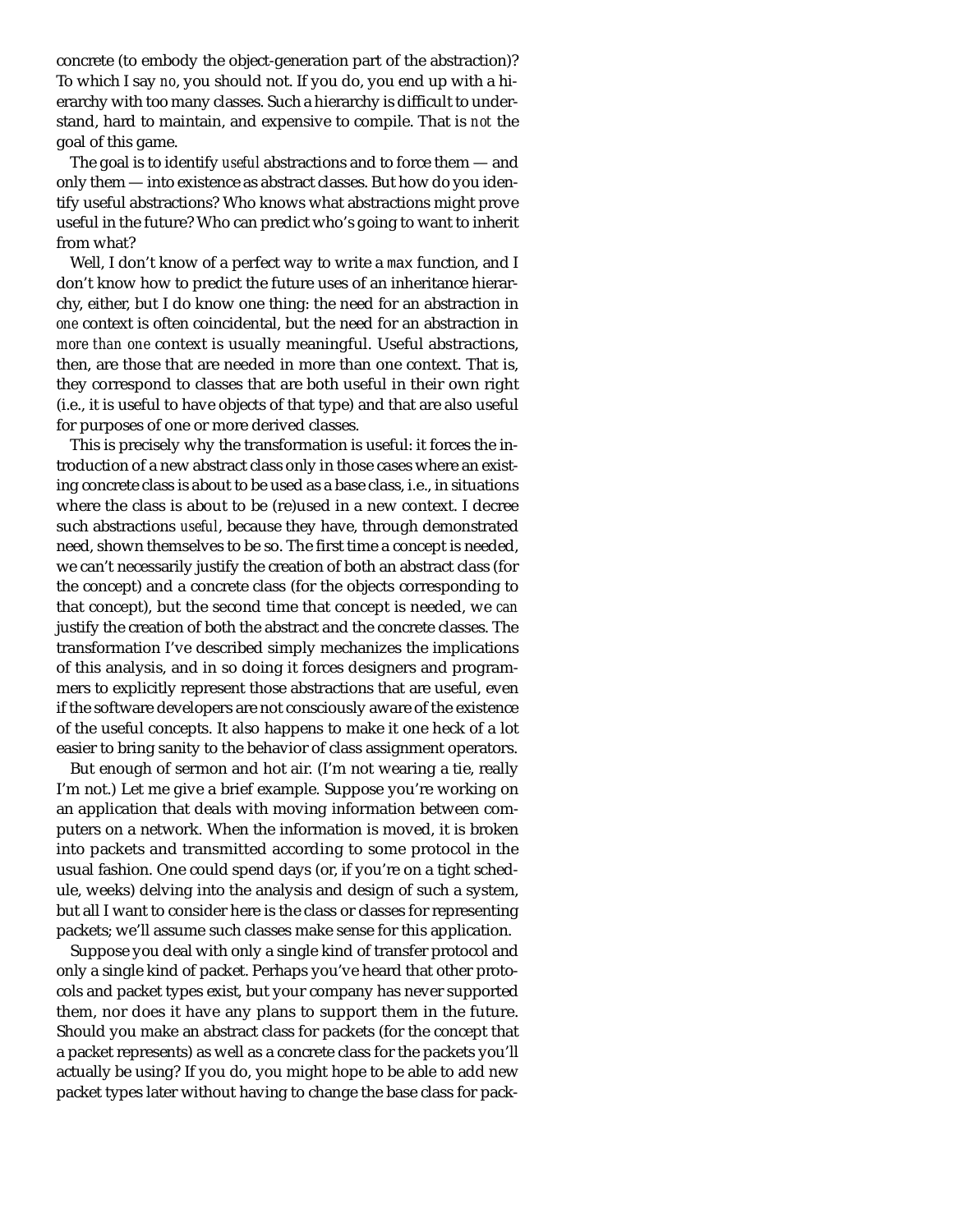ets; that would save you the need to recompile all packet-using applications in the future if you do indeed add new packet types. But that design will require two classes, and right now you need only one (for the particular type of packets you use). Is it worth complicating your design now to allow for future extension that may never occur?

There is no single correct choice to be made here, but experience has shown that it is very difficult to design classes for concepts that we do not understand extremely well. If you were to decide to create an abstract class for packets, how likely is it that you could get it right, especially in view of the fact that your company's experience is limited to only a single packet type? Remember that you gain the benefit of an abstract class for packets only if you can design that class such that future classes can inherit from it without requiring that it be changed in any way. (If it needs to be changed, you have to recompile all packet clients, anyway, in which case you haven't really gained anything.) As Martin Carroll has argued [cite his article here], designing such classes is very difficult; it is unlikely that you could do it for a general abstract packet class unless you were extremely well versed in many different kinds of packets and in the varied contexts in which they may be used. My suggestion, then, would be to forego the declaration of an abstract class for packets, adding such a class only if you later find a need to inherit from the concrete Packet class.

It is important to recognize that the transformation I've described here is *a* way to identify the need for abstract classes, not *the* way. There are many other ways to identify good candidates for abstract classes; books on OOA and OOD are filled with them. I'm not arguing that the only time you should introduce abstract classes into a design is when you find yourself wanting to have a concrete class inherit from another concrete class. I do believe, however, that the desire to relate two concrete classes by public inheritance is indicative of a need for a new abstract class. Even if you don't buy this design argument, however, don't forget that following the transformation I've described also simplifies the implementation of our friend, the assignment operator.

## **Acknowledgment**

Steve Clamage's insightful comments on an earlier draft of this column helped improve the version appearing here.

## **References:**

Meyers, S. *Effective C++: 50 Specific Ways to Improve Your Programs and Designs*, Addison-Wesley, Reading, MA 1992.

Ellis, M. and Stroustrup, B., *The Annotated C++ Reference Manual*, Addison-Wesley, Reading, MA 1990.

"Templates: New and improved, like your favorite detergent," Josée Lajoie, *The C++ Report*, May 1994, pp. 62–69.

*C++ Strategies and Tactics*, Robert Murray, Addison-Wesley, 1993, pp. 190-192.